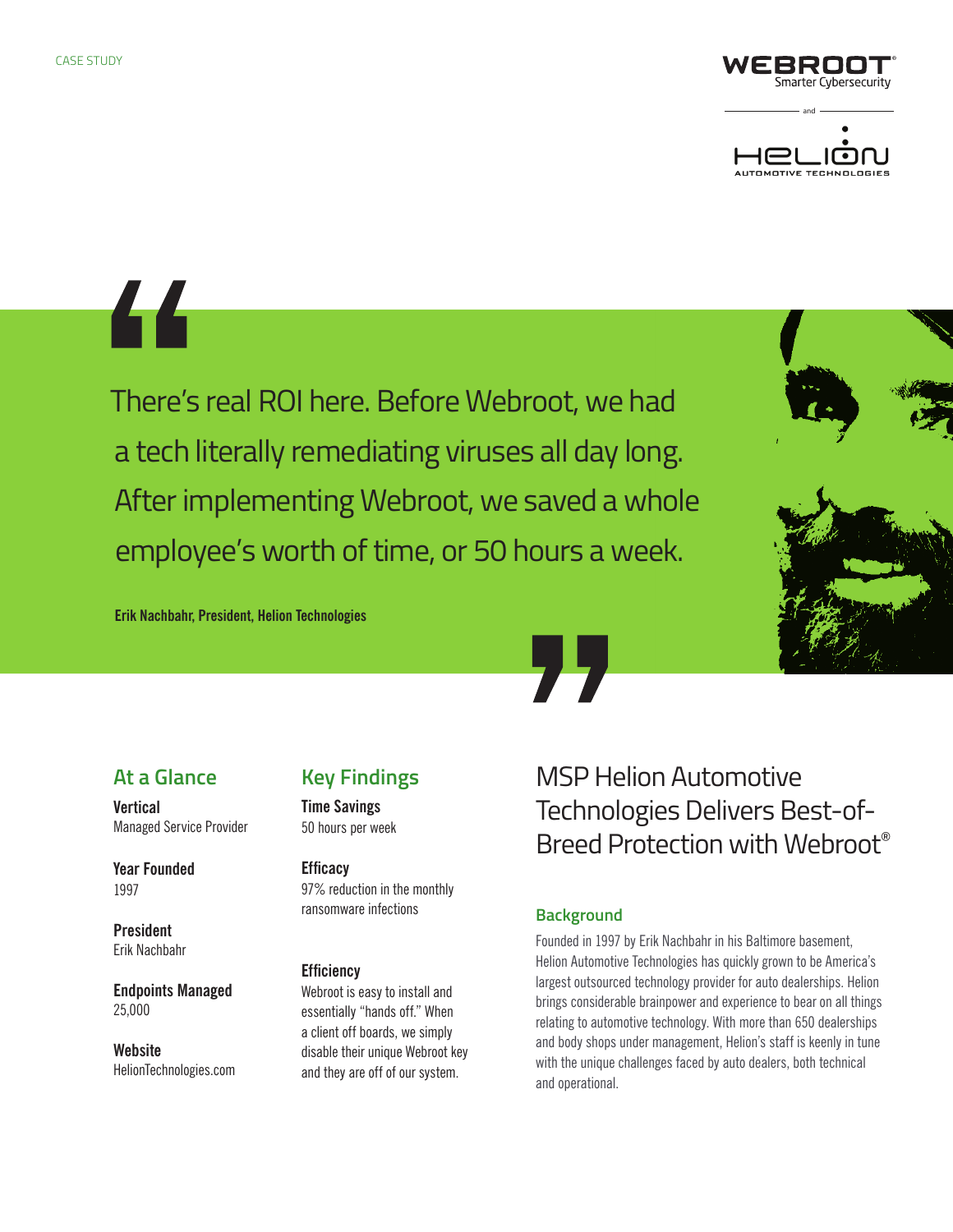### **The Challenge**

When Nachbahr founded Helion almost two decades ago, he was driven by two key factors: his abiding love of technology and a deep respect for the customer service ethos he learned while an employee of The Ritz-Carlton Hotel Company, L.L.C. Embracing that company's motto, "We are ladies and gentlemen serving ladies and gentlemen," Helion strives to bring an amiable, "un-computer-guy" service experience to the auto dealership staffs that it serves.

As an MSP, Nachbahr is also committed to applying a thoroughly disciplined approach to selecting the solutions it supports. Nachbahr recalls, "I learned that you've got to figure out what your core competencies are. What are those few products that you know are going to work, that you have running in your own business, and that you've gained a lot of expertise with? That's what you need before you can go out and confidently say to people, 'We know how this product works, and we know it's going to work for you.'"

Nachbahr emphasizes, "That's where being an industry-specific MSP is advantageous. Because then you can take it a step further and say, 'We can tell you how this product will work in your business because we know your industry, and we'll make it better for you specifically.' That's where you can bring the value add. So that's what we started doing, and that's how the business has grown."

The flip side of his standardized approach, of course, is that each solution must work effectively. Helion had been using AVG as its antivirus solution for years, believing there was little to differentiate one antivirus product from another. But that belief was disrupted with the arrival of CryptoLocker ransomware. Nachbahr recalls, "With AVG, CryptoLocker just got through, flat out. It got to be like a joke – but not a funny one. We had a full-time senior level guy. All he did was mess around with CryptoLocker all day. You're talking about a \$70K-year-plus-benefits guy whose full-time job literally became only that."

### **The Solution**

Helion knew it needed to make a change, and quickly became intrigued by Webroot SecureAnywhere® Business Endpoint Protection and its proven ability to prevent CrytoLocker infections. "That one fact alone got our attention," Nachbahr explains. "We thought, 'OK. We'll try anything at this point. You're saying this is awesome, but that sounds a little bit far fetched.' It was true. That was kind of mind blowing."

Before rolling out Webroot, Helion had been averaging around one CryptoLocker infection per day. Now Helion seldom sees one infection per month, and those instances are attributable to the Webroot agent not being installed on the infected machine, according to Nachbahr. After installing Webroot on 25,000 machines, Nachbahr was stunned to see that Webroot found thousands of viruses on computers that were running another antivirus solution.

Beyond its superior protection, Nachbahr was also impressed by Webroot's MSP-centric deployment and management features. He notes, "Everything about the way the Webroot solution is structured shows that they clearly studied the challenges for MSPs, and they fixed them. The CryptoLocker protection is what made us start looking at Webroot, but I also think their practices are very MSP-friendly. Their Global Site Manager (GSM) console shows Webroot really understands the needs of MSPs."

Centralizing an MSP's multiple client accounts in a single web-based console, the GSM enables MSPs to quickly add or delete licenses as needed. According to Nachbahr, "You don't have to worry about things like 'How am I going to uninstall this? How am I going to deal with this?' It makes it so easy knowing that all your clients are in one central location and that each client is mapped to their endpoints. The GSM is literally set up to be so simple. It's perfect."

As many MSPs have found, it's important that the solutions they deploy have credibility and buy in from their technical staff. Nachbahr recalls, "AVG was frustrating for all the tech people: 'Why are we putting this product out that doesn't work? It's difficult to manage.' We looked at Kaspersky and all the tech folks said, 'This thing is really bloated. It makes the PC slower.' With Webroot they're all just amazed: 'Wow. The Webroot client is only 700K, it runs fast on the machines, they don't get any viruses, and it all checks in centrally.' There's a value in having your tech be bought-in and having your staff feel like it's a product they can be proud of."

### **Results**

When asked to discuss how Webroot had impacted the operational efficiencies of Helion, Nachbahr immediately responded:

*"There's real ROI here. Before Webroot, we had a tech literally remediating viruses all day long. After implementing Webroot, we saved a whole employee's worth of time, or 50 hours a week. We're saving 40 hours by not remediating all day and another two hours a day not messing around with rolling out agents. So there's an \$80,000 a year savings."*

He went on to note that Webroot was actually more expensive than AVG. As with most MSPs, Helion's antivirus revenue comes from a fixed fee that's charged per seat. The increased cost of Webroot would have reduced Helion's net revenue unless it helped Helion decrease antivirus-related expenses. "Webroot has done that big time," said Nachbahr. "I'd say we've had a 95 percent decrease in virus-related tickets. Their stuff just works. There's no aggravation."

Beyond the clear financial advantages of deploying Webroot, Nachbahr cites the greater customer satisfaction that comes from effective protection: "There's also the intangible benefit of clients not getting CryptoLocker every couple days and other viruses too. Every time your clients get CryptoLocker, they think you're an idiot. You've got to explain yourself to them. Then if you don't have all the files in the backup, plus the things they lost that day... it can be miserable. A single infection can be really damaging to your credibility and the confidence your clients have in you."